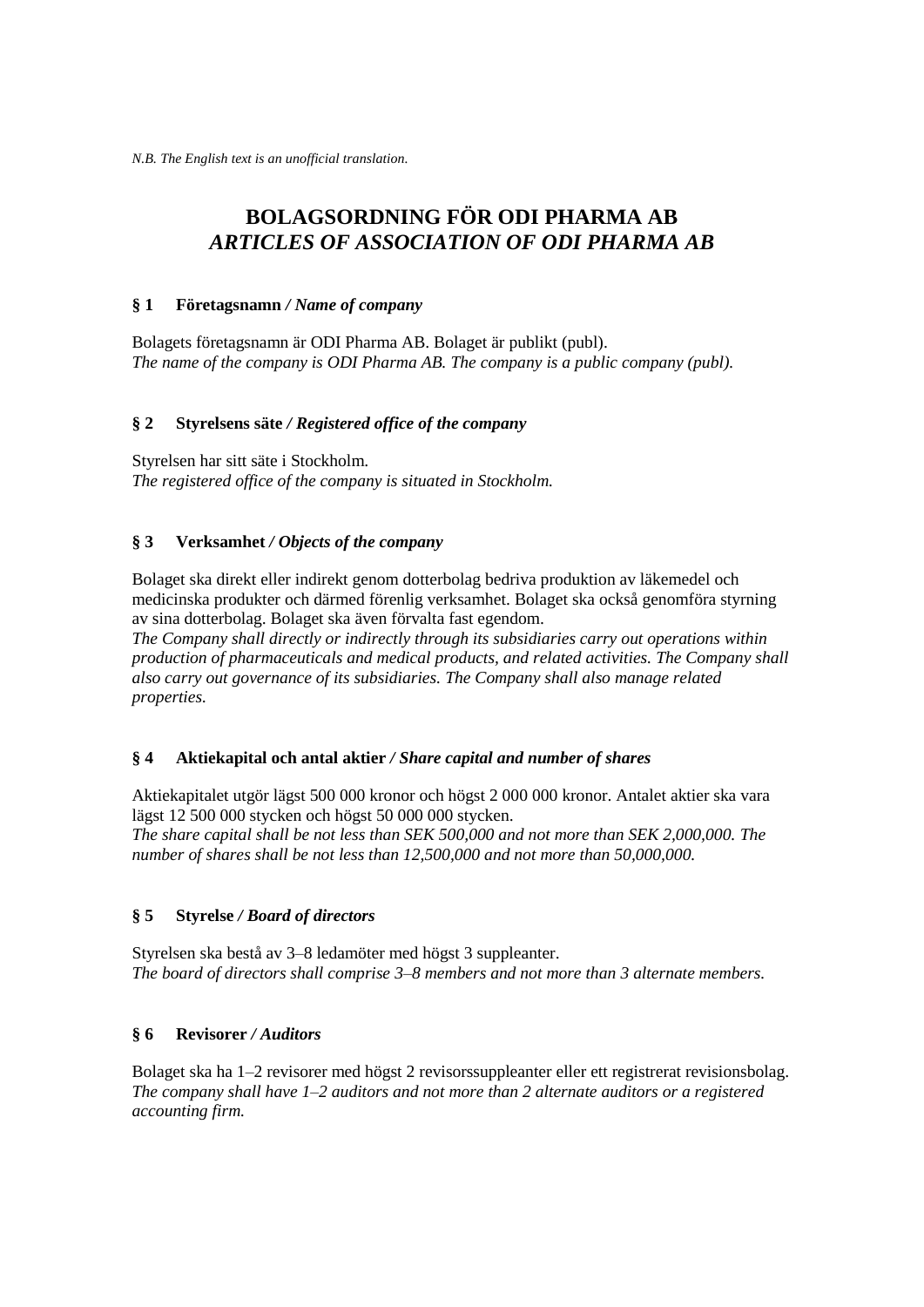## **§ 7 Kallelse till bolagsstämma** */ Notice to attend general meetings*

Kallelse till bolagsstämma ska ske genom annonsering i Post- och Inrikes Tidningar och genom att kallelsen hålls tillgänglig på bolagets webbplats. Samtidigt som kallelse sker ska bolaget genom annonsering i Svenska Dagbladet upplysa om att kallelse har skett. Om Svenska Dagbladet upphör med sin utgivning ska annonsering ske i Dagens Industri. *Notice to a general meeting shall take place through an announcement in Post- och Inrikes Tidningar and by making the notice available on the company's website. Concurrently with issuance of notice to attend, the company shall announce in Svenska Dagbladet that the notice to attend has taken place. If Svenska Dagbladet ceases with its publication the notice shall take place in Dagens Industri.*

## **§ 8 Anmälan till stämman** */ Notification to general meeting*

Rätt att delta i stämma har sådana aktieägare som upptagits i aktieboken på sätt som föreskrivs i 7 kap. 28 § 3 stycket aktiebolagslagen (2005:551) och som anmält sig hos bolaget senast den dag som anges i kallelsen till stämman. Denna dag får inte vara söndag, annan allmän helgdag, lördag, midsommarafton, julafton eller nyårsafton och inte infalla tidigare än femte vardagen före stämman. Avser aktieägare att medföra biträden ska antalet biträden anges i anmälan. *A shareholder has the right to attend the general meeting if the shareholder has been included in the share register in such a way described in Chapter 7 paragraph 28 point 3 of the Companies Act (2005:551) and have notified the company not later than the date specified in the notice to attend the general meeting. Such a date may not be a Sunday, other public holiday, Saturday, Midsummer Eve, Christmas Eve or New Year's Eve and may not occur earlier than the fifth weekday prior to the general meeting. If a shareholder intends to bring advisors the number of advisors shall be given in the notification.*

## **§ 9 Öppnande av stämma** */ Opening of the meeting*

Styrelsens ordförande eller den styrelsen därtill utser öppnar bolagsstämman och leder förhandlingarna till dess ordförande vid stämman valts.

*The chairman of the board of directors or a person appointed by the board of directors for this purpose opens the general meeting and presides over the proceedings until a chairman of the meeting is elected.*

## **§ 10 Årsstämma** */ Annual general meeting*

Årsstämma hålls årligen inom sex månader efter räkenskapsårets utgång. *The annual general meeting is held each year within six months of the end of the financial year.*

På årsstämma ska följande ärenden förekomma. *The following matters shall be addressed at the annual general meeting.*

- 1. Val av ordförande vid stämman, *Election of a chairman of the meeting;*
- 2. Upprättande och godkännande av röstlängd, *Preparation and approval of the voting register;*
- 3. Godkännande av dagordning,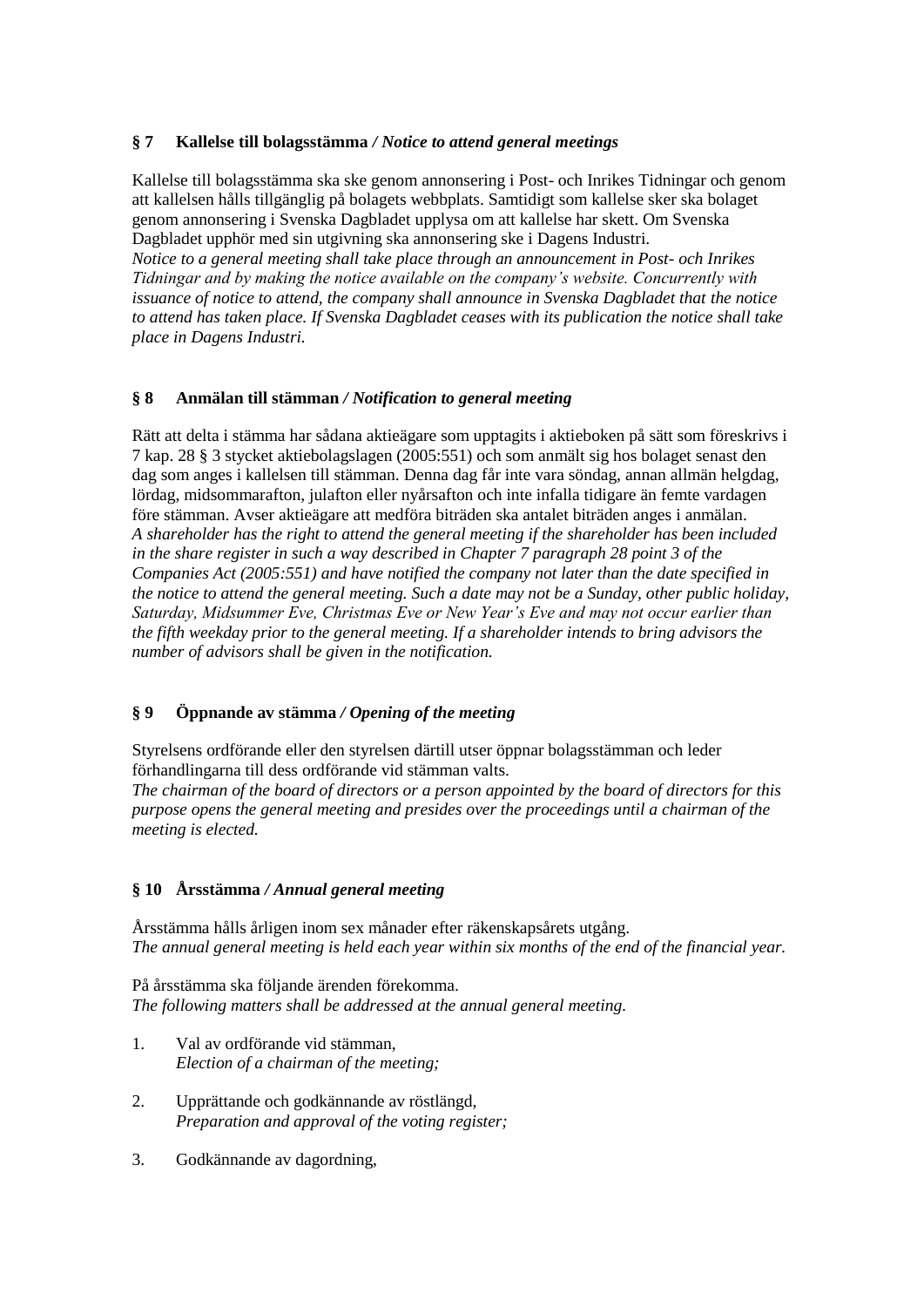*Approval of the agenda;*

- 4. I förekommande fall, val av en eller två justeringspersoner, *Election of one or two persons to attest the minutes, where applicable;*
- 5. Prövning av om stämman blivit behörigen sammankallad, *Determination of whether the meeting was duly convened;*
- 6. Föredragning av framlagd årsredovisning och revisionsberättelse samt, i förekommande fall, koncernredovisning och koncernrevisionsberättelse, *Presentation of the annual report and auditor's report and, where applicable, the consolidated financial statements and auditor's report for the group;*
- 7. Beslut om *Resolutions regarding*
	- a) fastställande av resultaträkning och balansräkning, samt, i förekommande fall, koncernresultaträkning och koncernbalansräkning, *adoption of the income statement and balance sheet and, where applicable, the consolidated income statement and consolidated balance sheet;*
	- b) dispositioner beträffande bolagets resultat enligt den fastställda balansräkningen, *allocation of the company's profit or loss according to the adopted balance sheet;*
	- c) ansvarsfrihet åt styrelseledamöter och verkställande direktör, *discharge from liability for board members and the managing director;*
- 8. Bestämmande av antalet styrelseledamöter, styrelsesuppleanter samt av antalet revisorer och revisorssuppleanter. *Determination of the numbers of members in the board of directors, alternate members, and the numbers of auditors and alternate auditors.*
- 9. Fastställande av styrelse- och revisorsarvoden, *Determination of fees for the board of directors and the auditors;*
- 10. Val av styrelse och revisionsbolag eller revisorer, *Election of the board of directors and accounting firm or auditors;*
- 11. Annat ärende, som ankommer på stämman enligt aktiebolagslagen eller bolagsordningen. *Any other business incumbent on the meeting according to the Companies Act or the articles of association.*

## **§ 11 Räkenskapsår** */ Financial year*

Bolagets räkenskapsår ska omfatta tiden den 1 juli – den 30 juni. *The company's financial year shall comprise the period commencing 1 July up to and including 30 June.*

## **§ 12 Avstämningsförbehåll** */ CSD Clause*